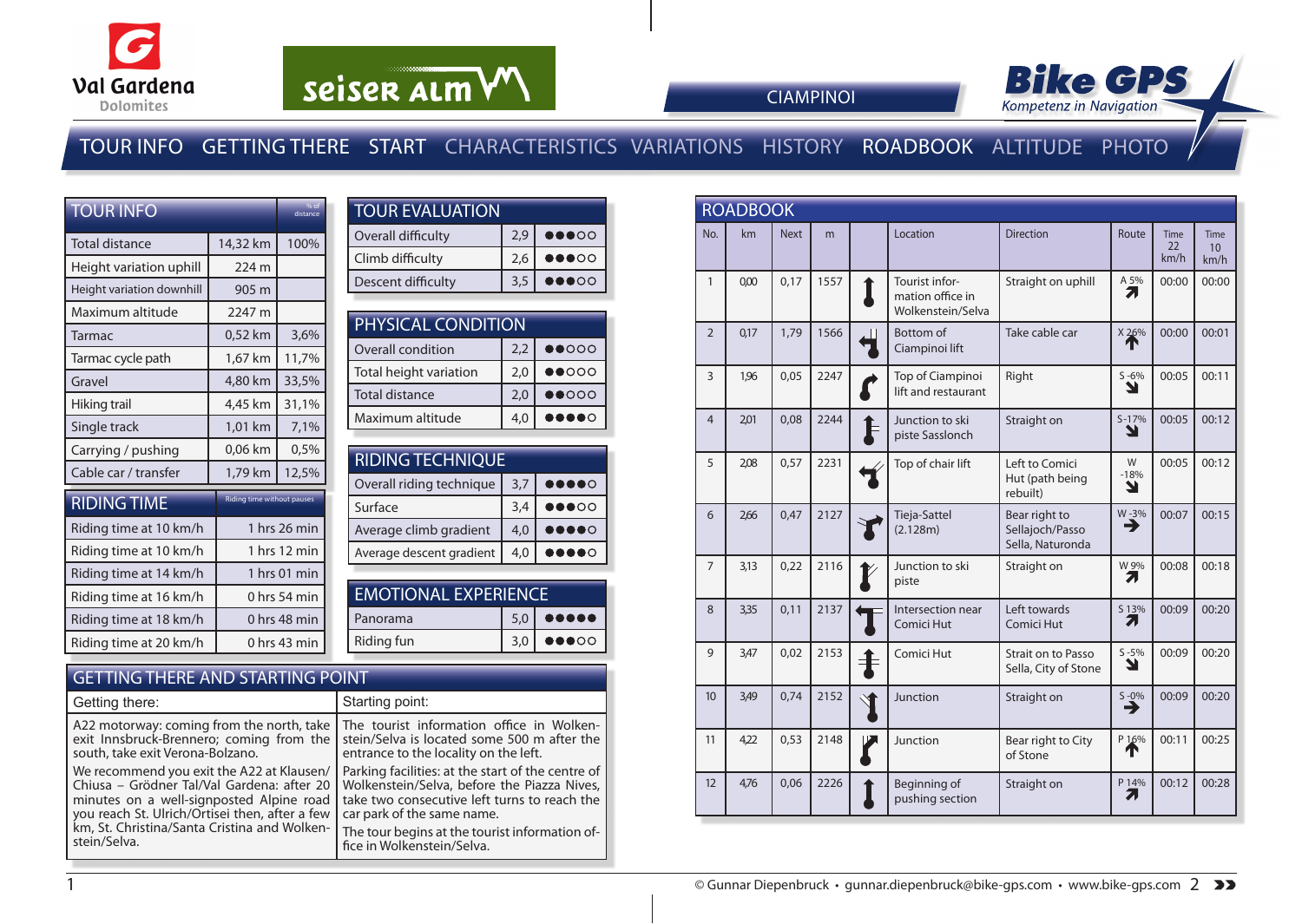

# seiser alm VV



**CIAMPINOI** 

#### TOUR INFO GETTING THERE START CHARACTERISTICS VARIATIONS HISTORY ROADBOOK ALTITUDE PHOTO

|     | <b>ROADBOOK</b> |             |      |          |                                                                             |                               |                       |                    |                                  |
|-----|-----------------|-------------|------|----------|-----------------------------------------------------------------------------|-------------------------------|-----------------------|--------------------|----------------------------------|
| No. | km              | <b>Next</b> | m    |          | Location                                                                    | <b>Direction</b>              | Route                 | Time<br>22<br>km/h | Time<br>10 <sup>10</sup><br>km/h |
| 13  | 4,82            | 1,27        | 2235 | I        | End of pushing<br>section                                                   | Straight on                   | W-5%<br>N             | 00:13              | 00:28                            |
| 14  | 6,09            | 0,06        | 2183 |          | <b>Bottom</b> of<br>Langkofelscharte<br>gorge lift, end of<br>City of Stone | Straight on                   | $\sum_{ }^{5-4\%}$    | 00:16              | 00:36                            |
| 15  | 6,14            | 0,11        | 2181 |          | Car park at<br>bottom of<br>Langkofelscharte<br>gorge lift                  | Sharp right uphill            | W 9%<br>7,            | 00:16              | 00:36                            |
| 16  | 6.25            | 0,16        | 2190 |          | Junction near<br>chapel                                                     | Straight on                   | W13%<br>7.            | 00:17              | 00:37                            |
| 17  | 6.42            | 0,51        | 2212 |          | Wayside cross                                                               | Bear right to Salei<br>Hut    | S 3%<br>→             | 00:17              | 00:38                            |
| 18  | 6,92            | 0,51        | 2224 |          | Salei Hut                                                                   | <b>Turn back</b>              | $\sum_{ }^{5-3\%}$    | 00:18              | 00:41                            |
| 19  | 7,43            | 0,16        | 2212 |          | Crossroads (to<br>Salei Hut)                                                | Bear left at mea-<br>dow      | W<br>$-13%$<br>N      | 00:20              | 00:44                            |
| 20  | 7,59            | 0,11        | 2190 |          | Junction near<br>chapel                                                     | Straight on                   | W-9%<br>N             | 00:20              | 00:45                            |
| 21  | 7,70            | 0,06        | 2181 |          | Car park at<br>bottom of<br>Langkofelscharte<br>gorge lift                  | Straight on                   | $\sum_{n=1}^{\infty}$ | 00:21              | 00:46                            |
| 22  | 7,76            | 0,10        | 2180 |          | Intersection with<br>gravel road                                            | <b>Right downhill</b>         | $S - 9%$<br>Y         | 00:21              | 00:46                            |
| 23  | 7,87            | 0,49        | 2171 | $\bf{+}$ | Crossroads by hut                                                           | Straight on Plan de<br>Gralba | P-12%<br>Y            | 00:21              | 00:47                            |

| <b>ROADBOOK</b> |       |             |      |                        |                                                           |                                                       |                  |                    |                                        |
|-----------------|-------|-------------|------|------------------------|-----------------------------------------------------------|-------------------------------------------------------|------------------|--------------------|----------------------------------------|
| No.             | km    | <b>Next</b> | m    |                        | Location                                                  | <b>Direction</b>                                      | Route            | Time<br>22<br>km/h | <b>Time</b><br>10 <sup>1</sup><br>km/h |
| 24              | 8,35  | 0,03        | 2113 |                        | Hut (fence)                                               | Straight on bet-<br>ween hut and barn                 | $S - 6%$<br>N    | 00:22              | 00:50                                  |
| 25              | 8,39  | 0,05        | 2111 |                        | Path junction                                             | Straight on over<br>meadow                            | W-6%<br>Y        | 00:22              | 00:50                                  |
| 26              | 8.44  | 0,53        | 2108 |                        | Crossroads                                                | Straight on                                           | W<br>$-10%$<br>N | 00:23              | 00:50                                  |
| 27              | 8,97  | 0,63        | 2047 | $\bf\ddagger$          | Crossroads                                                | Straight on                                           | $S - 11%$<br>Y   | 00:24              | 00:53                                  |
| 28              | 960   | 0,60        | 1975 |                        | Intersection                                              | Bear right to<br>Plan de Gralba,<br>Wolkenstein/Selva | $S-11%$<br>Y     | 00:26              | 00:57                                  |
| 29              | 10,20 | 0,69        | 1910 | $\boldsymbol{\lambda}$ | Wayside cross                                             | Follow main path                                      | $S - 17%$<br>Y   | 00:27              | 01:01                                  |
| 30              | 10,90 | 0,27        | 1805 | $\blacktriangledown$   | Junction to Jeuf de<br>Frea (near bottom<br>of drag lift) | Straight on                                           | $S - 8%$<br>ע    | 00:29              | 01:05                                  |
| 31              | 11,16 | 0.14        | 1787 |                        | Bridge over Rio<br>Gardena stream                         | Bear right over<br>bridge                             | $R - 3%$<br>→    | 00:30              | 01:06                                  |
| 32              | 11,31 | 0,15        | 1783 |                        | Bottom of the Piz<br>Sella lift                           | Left                                                  | $R - 1%$<br>⊣    | 00:30              | 01:07                                  |
| 33              | 11,45 | 0,10        | 1781 |                        | Bridge over Plan<br>de Gralba stream                      | Left to Plan<br>Wolkenstein/Selva<br>(over bridge)    | S 4%<br>71       | 00:31              | 01:08                                  |
| 34              | 11,55 | 0.06        | 1785 |                        | Covered snowgun                                           | Bear right to<br>Wolkenstein/Selva                    | $S - 5%$<br>Y    | 00:31              | 01:09                                  |
| 35              | 11,61 | 0,79        | 1782 |                        | Junction at edge<br>of forest                             | Bear right downhill<br>to Wolkenstein/<br>Selva       | W<br>$-21%$      | 00:31              | 01:09                                  |